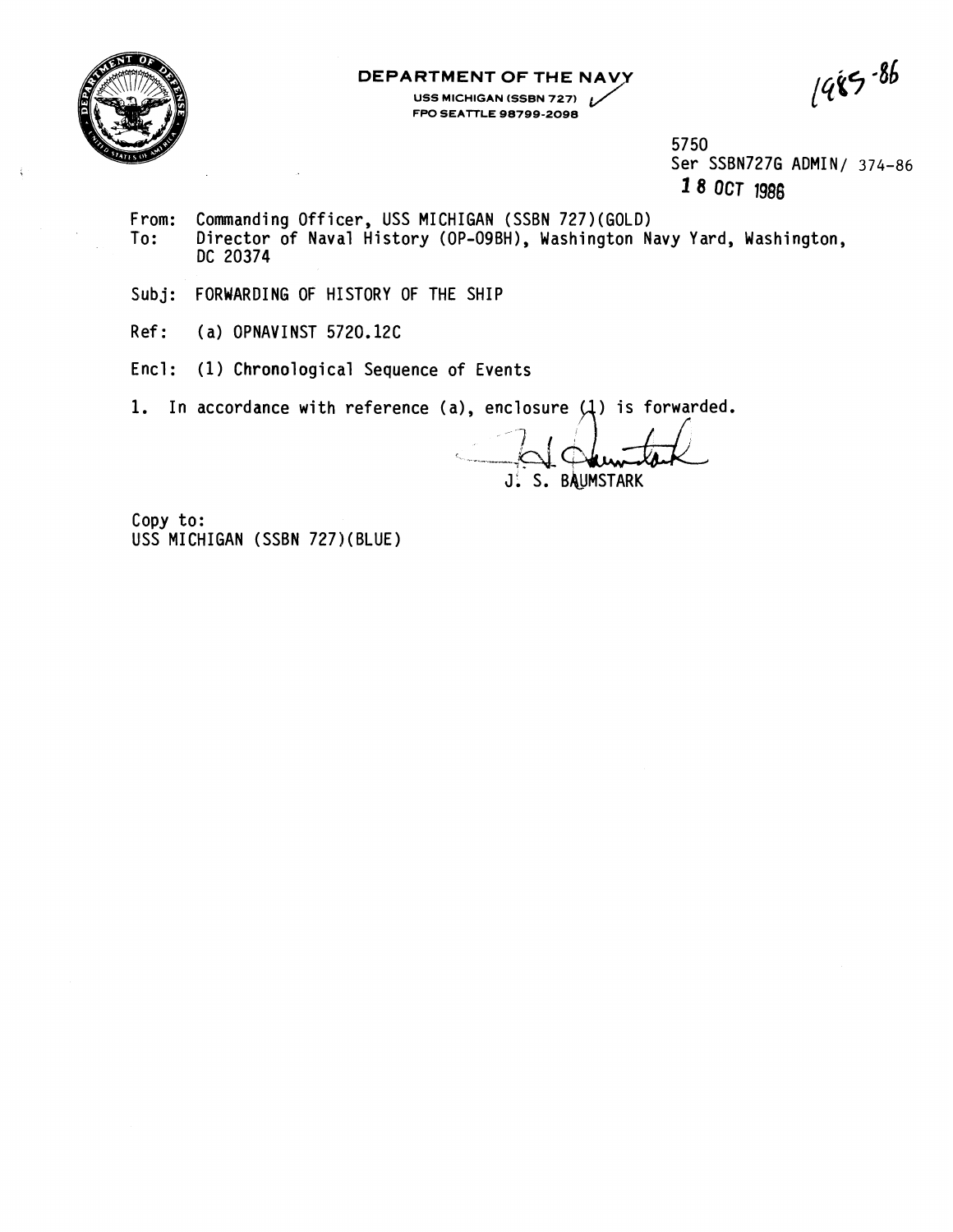## CHRONOLOGICAL SEQUENCE OF EVENTS

 $\label{eq:2.1} \begin{array}{l} \mathbf{y} \\ \mathbf{y} \\ \mathbf{z} \end{array} \quad , \quad \begin{array}{l} \mathbf{y} \\ \mathbf{y} \\ \mathbf{z} \end{array}$ 

| <b>KEY</b> | <b>EVENTS</b> |  |
|------------|---------------|--|
|            |               |  |

 $\mathcal{L}^{\text{max}}_{\text{max}}$ 

 $\frac{1}{2}$  ,  $\frac{1}{2}$  ,  $\frac{1}{2}$ 

| DATE:         | <b>KEY EVENTS</b>                                                                                                                                                                     |
|---------------|---------------------------------------------------------------------------------------------------------------------------------------------------------------------------------------|
| 02 DEC 84:    | Exchange of Command: CAPT G. P. WOODWORTH, USN,<br>Commanding Officer (BLUE) and crew relieve CAPT F. M. LUNWAY<br>III, USN.<br>Commanding Officer (GOLD) and crew.                   |
| 27-28 FEB 85: | Operational Reactor Safeguards Examination. Blue Crew<br>Receives an overall grade of Excellent.                                                                                      |
| 04 MAR 85:    | Exchange of Command: CAPT F. M. CONWAY III, USN,<br>., Commanding Officer (GOLD) and crew relieve CAPT<br>Commanding Officer (BLUE)<br>G. P. WOODWORTH, USN,<br>and crew.             |
| 04-06 JUN 85: | Navy Technical Proficiency Inspection. Gold Crew receives an<br>overall grade of Satisfactory.                                                                                        |
| 12 JUN 85:    | Exchange of Command: CAPT G. P. WOODWORTH, USN,<br>Commanding Officer (BLUE) and crew relieve CAPT F. M. CONWAY<br>Commanding Officer (GOLD) and crew.<br>III, USN, V                 |
| 19 JUN 85:    | Change of Command: CAPT J. S. BAUMSTARK, USN, relieves CAPT F. M. CONWAY III, USN,<br>as Commanding<br>Officer, USS MICHIGAN (GOLD).                                                  |
| 08-09 SEP 85: | Navy Technical Proficiency Inspection. Blue Crew receives an<br>overall grade of Satisfactory.                                                                                        |
| 10-12 SEP 85: | Tactical Readiness Evaluation. Blue Crew receives an overall<br>grade of Above Average.                                                                                               |
| 13 SEP 85:    | Thirty Flag Officers of the North Atlantic Treaty Organization<br>tour MICHIGAN escorted by General C. W. VESSEY, Chairman of<br>the Joint Chiefs of Staff.                           |
| 15 SEP 85:    | Exchange of Command: CAPT J. S. BAUMSTARK, USN,<br>$\mathbf{v}$<br>Commanding Officer (GOLD) and crew relieve CAPT G. P.<br>Commanding Officer (BLUE) and<br>WOODWORTH, USN,<br>crew. |
| 01 OCT 85:    | USS MICHIGAN (GOLD) receives Submarine Squadron SEVENTEEN's<br>Damage Control "DC" award for fiscal year 1985.                                                                        |
| 01 OCT 85:    | USS MICHIGAN (BLUE) receives Submarine Squadron SEVENTEEN's<br>Strategic Weapons System "S", Communications System "C", and<br>Engineering Red "E" awards for fiscal year 1985.       |

Enclosure **(1**